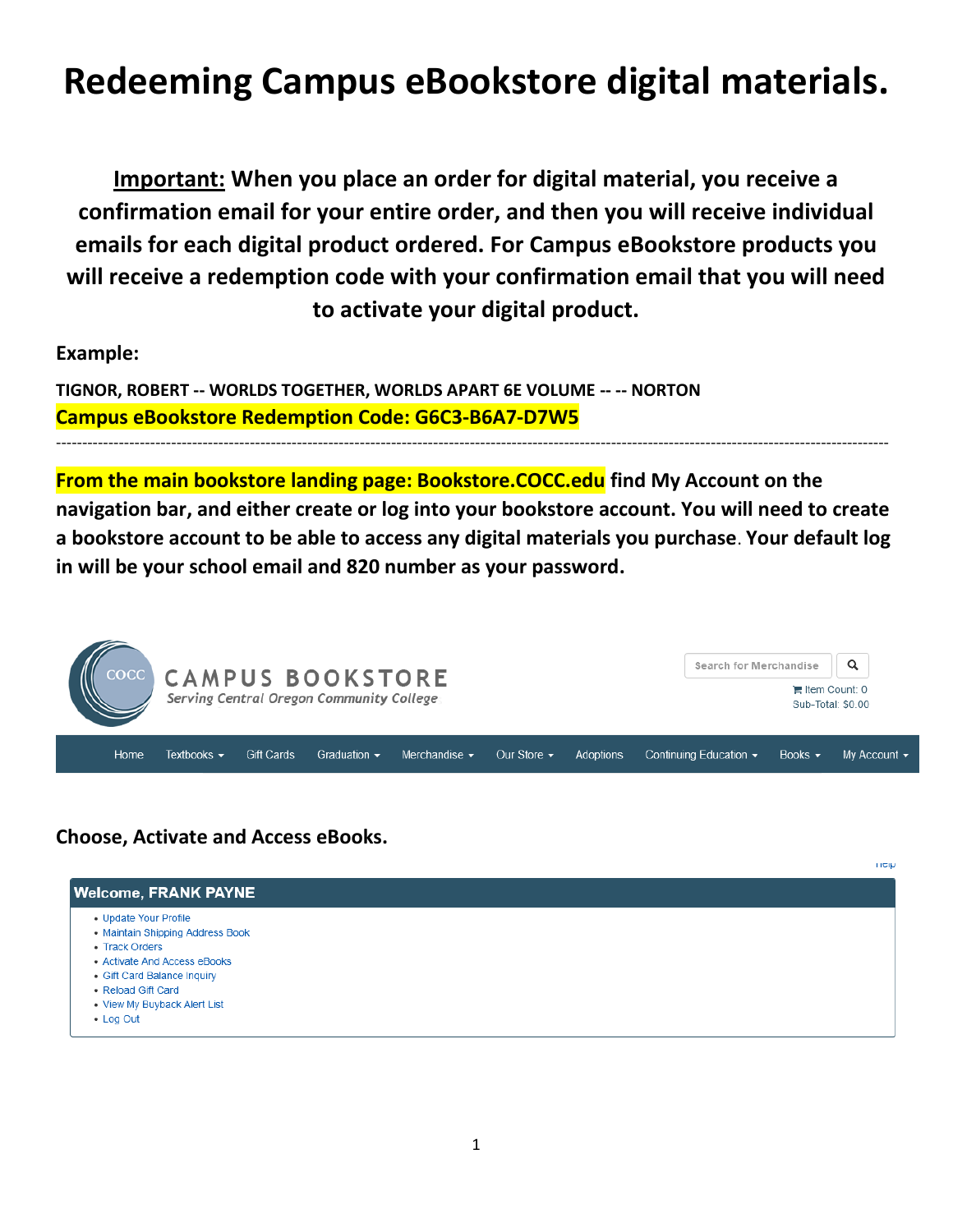**Clicking on the, Activate and Access eBooks link will bring you to the screen below and show your digital purchases. Please select: Click here to activate an in-store purchase or any items from Campus eBookstore, to activate your purchase.**

### eBooks



**For Campus eBookstore you will see this page. This is where you will enter the redemption code from your confirmation email.**

### **Activate eBooks**

Help

|                                                | When you made your eBook purchase, you received a card or email with the eBook information. Please select the Provider for the digital item purchased. |
|------------------------------------------------|--------------------------------------------------------------------------------------------------------------------------------------------------------|
| Campus eBookstore<br>Provider:<br>$\checkmark$ |                                                                                                                                                        |
| Redemption Code:   P3A4-P6X8-W4K9              |                                                                                                                                                        |
| Email Address:                                 |                                                                                                                                                        |
| Email Address (Confirm):                       |                                                                                                                                                        |
|                                                | <b>Important, Read Carefully:</b><br>Before redeeming this product, please be certain that:                                                            |
|                                                | . You have purchased the correct product<br>. You are not planning to drop your course                                                                 |
|                                                | I understand that this product cannot be<br>returned, refunded, or exchanged once I<br>complete this redemption process.<br>$\Box$ I Agree             |
|                                                | <b>Redeem Product</b>                                                                                                                                  |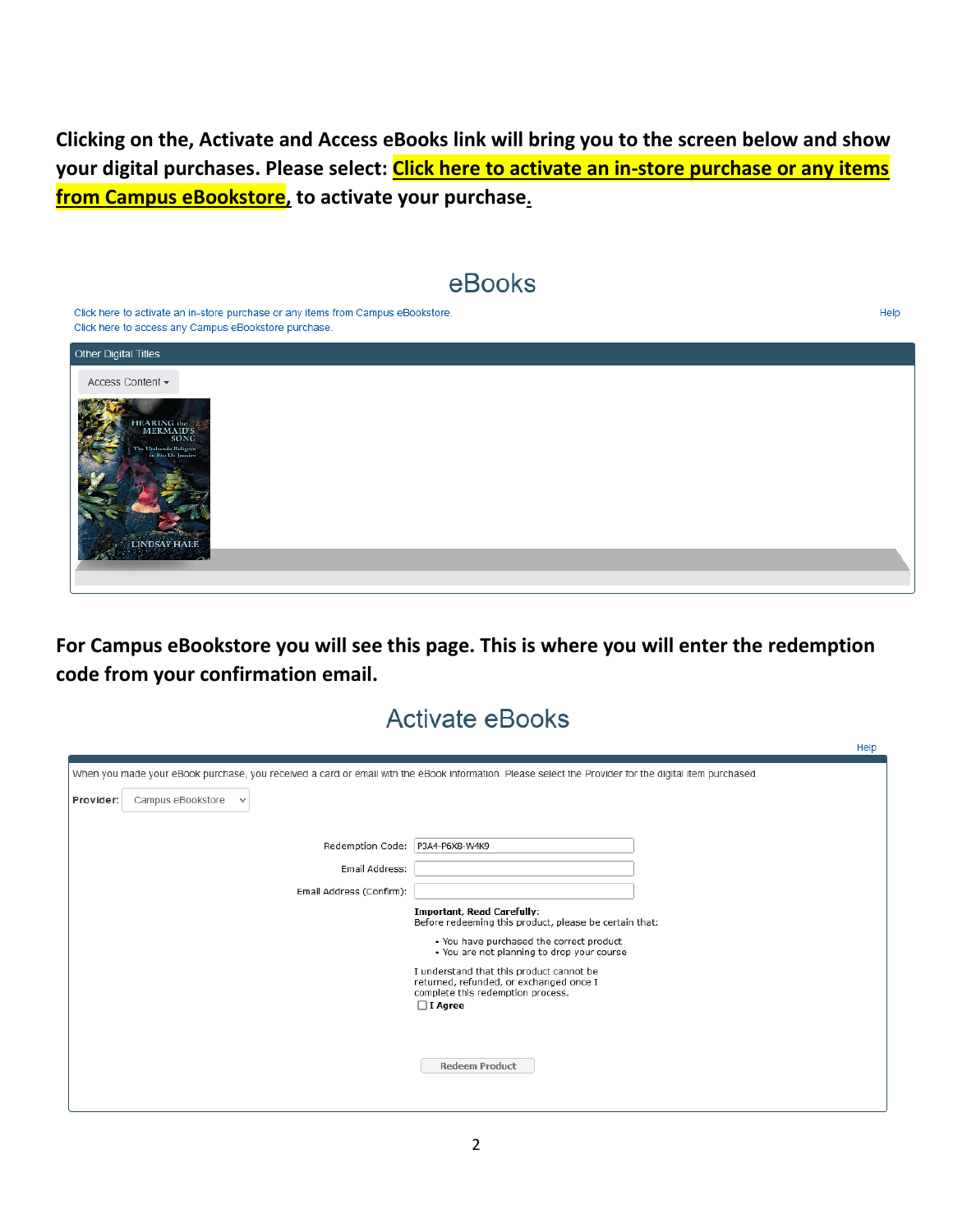**Once you enter this redemption code you will see the screen below appear, which will display the WW Norton access code needed to activate your eBook.**

|           | <b>Activate eBooks</b>                                                                                                                                                                                                                               |      |
|-----------|------------------------------------------------------------------------------------------------------------------------------------------------------------------------------------------------------------------------------------------------------|------|
|           |                                                                                                                                                                                                                                                      | Help |
|           | When you made your eBook purchase, you received a card or email with the eBook information. Please select the Provider for the digital item purchased.                                                                                               |      |
| Provider: | Campus eBookstore<br>$\checkmark$                                                                                                                                                                                                                    |      |
|           | Thank you - Your Product is Below! (Print This Page)                                                                                                                                                                                                 |      |
|           | AccessCode: Everyone"s an Author 3rd Edition with Everyone"s an Author Third Edition Ebook, The Little Seagull Handbook<br>Third Edition Ebook, and InQuizitive for Writers Lunsford; Brody; Ede; Moss; Papper; Walters                              |      |
|           | Thank you for your purchase!                                                                                                                                                                                                                         |      |
|           | TITLE: Everyone"s an Author 3rd Edition with Everyone"s an Author Third Edition Ebook, The Little Seagull Handbook<br>Third Edition Ebook, and InQuizitive for Writers<br>AUTHOR: Lunsford; Brody; Ede; Moss; Papper; Walters<br>ISBN: 9780393441130 |      |
|           | Your access code is:                                                                                                                                                                                                                                 |      |
|           | <b>TXA-LCN-YRF</b>                                                                                                                                                                                                                                   |      |
|           | To access your product, please do the following:                                                                                                                                                                                                     |      |
|           | 1. Visit https://digital.wwnorton.com/everyone3                                                                                                                                                                                                      |      |
|           | 2. Follow the instructions to register your code.                                                                                                                                                                                                    |      |
|           | For Product support questions, visit our website at support.wwnorton.com                                                                                                                                                                             |      |
|           |                                                                                                                                                                                                                                                      |      |
|           | Return To Website >>                                                                                                                                                                                                                                 |      |

**Following the instructions. You will need to go to the WW Norton landing page to finalize and activate your digital purchase.**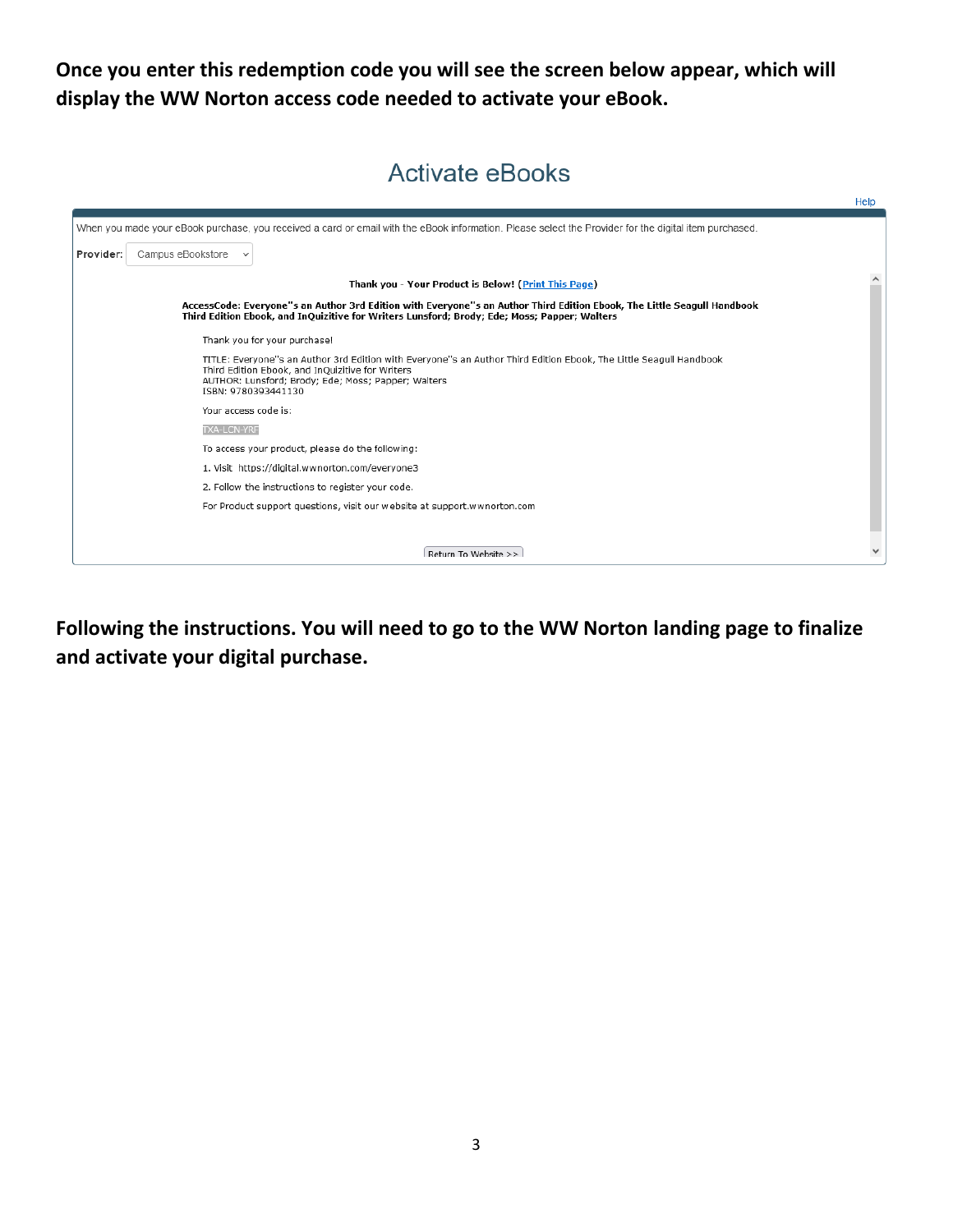| EVERYONES<br><b>AN AUTHOR</b><br><b>ICHAL EROD</b><br>LISA EDE - BEVERLY J. MOSS<br>CAROLE CLARK PAPPER - KEITH WALTER<br>W. W. Norton & Company, Inc.<br>INDEPENDENT PUBLISHERS SINCE 1923 | <b>Everyone's an Author</b><br>2021 MLA Update<br>THIRD EDITION<br>Andrea Lunsford, Michal Brody, Lisa Ede, Beverly J. Moss, Carole Clark Papper, and Keith Walters<br>NOTE TO STUDENTS: To ensure that your earned grades report correctly to your instructor's gradebook, please access<br>your assignments through your class's Learning Management System course, or confirm that you have the correct URL<br>from your instructor before you purchase digital products, redeem a registration code, or begin work on any |                            | <b>DIGITAL RESOURCES</b>                          |                        |        | <b>Purchase Options</b><br>Sign in or Register<br>$\ddot{\mathbf{Q}}$ |
|---------------------------------------------------------------------------------------------------------------------------------------------------------------------------------------------|-------------------------------------------------------------------------------------------------------------------------------------------------------------------------------------------------------------------------------------------------------------------------------------------------------------------------------------------------------------------------------------------------------------------------------------------------------------------------------------------------------------------------------|----------------------------|---------------------------------------------------|------------------------|--------|-----------------------------------------------------------------------|
|                                                                                                                                                                                             |                                                                                                                                                                                                                                                                                                                                                                                                                                                                                                                               |                            | SIGN IN, REGISTER A CODE, OR PURCHASE ACCESS      |                        |        |                                                                       |
| Everyone's an<br>Author, Third<br><b>Edition Ebook</b>                                                                                                                                      | o<br>ᆷ<br>The Little<br>Seagull<br>Handbook,<br>Fourth Edition<br>Ebook                                                                                                                                                                                                                                                                                                                                                                                                                                                       | MLA Guide (9th<br>edition) | InQuizitive for<br>Writers                        | Plagiarism<br>Tutorial | Tumblr | <b>WRITE</b><br>norton/write                                          |
|                                                                                                                                                                                             |                                                                                                                                                                                                                                                                                                                                                                                                                                                                                                                               |                            | $\overline{\mathbf{?}}$<br><b>Getting Started</b> |                        |        |                                                                       |

**Click on the green, Sign In, Register a Code or Purchase Access button, to register your digital materials, using the registration code you were given. You will be sent an email verifying that you have created an account at Norton.**

| ee's<br>pdate              | Digital Resources for Everyone's an Author                                                                                                                                                             |                  |
|----------------------------|--------------------------------------------------------------------------------------------------------------------------------------------------------------------------------------------------------|------------------|
| <b>ION</b><br>rd, Michi    | Register, Purchase, or Sign Up for Trial Access                                                                                                                                                        |                  |
| <b>DENTS:</b><br>ents thro | л<br><b>Bob Cat</b>                                                                                                                                                                                    | access<br>ct URL |
| ructor bi                  | bcat@cocc.edu<br>$\sim$                                                                                                                                                                                | gnments          |
|                            |                                                                                                                                                                                                        |                  |
|                            |                                                                                                                                                                                                        |                  |
|                            | How would you like to get access?<br>I have a registration code:<br>TXA-LCN-YRF<br>I want to purchase access<br>(All titles available in the US and its territories. Most titles available in Canada.) |                  |
| Little<br>gull<br>book,    | I want to sign up for 21 days of trial access<br>← Back Up<br>Register My Code                                                                                                                         | Tum              |